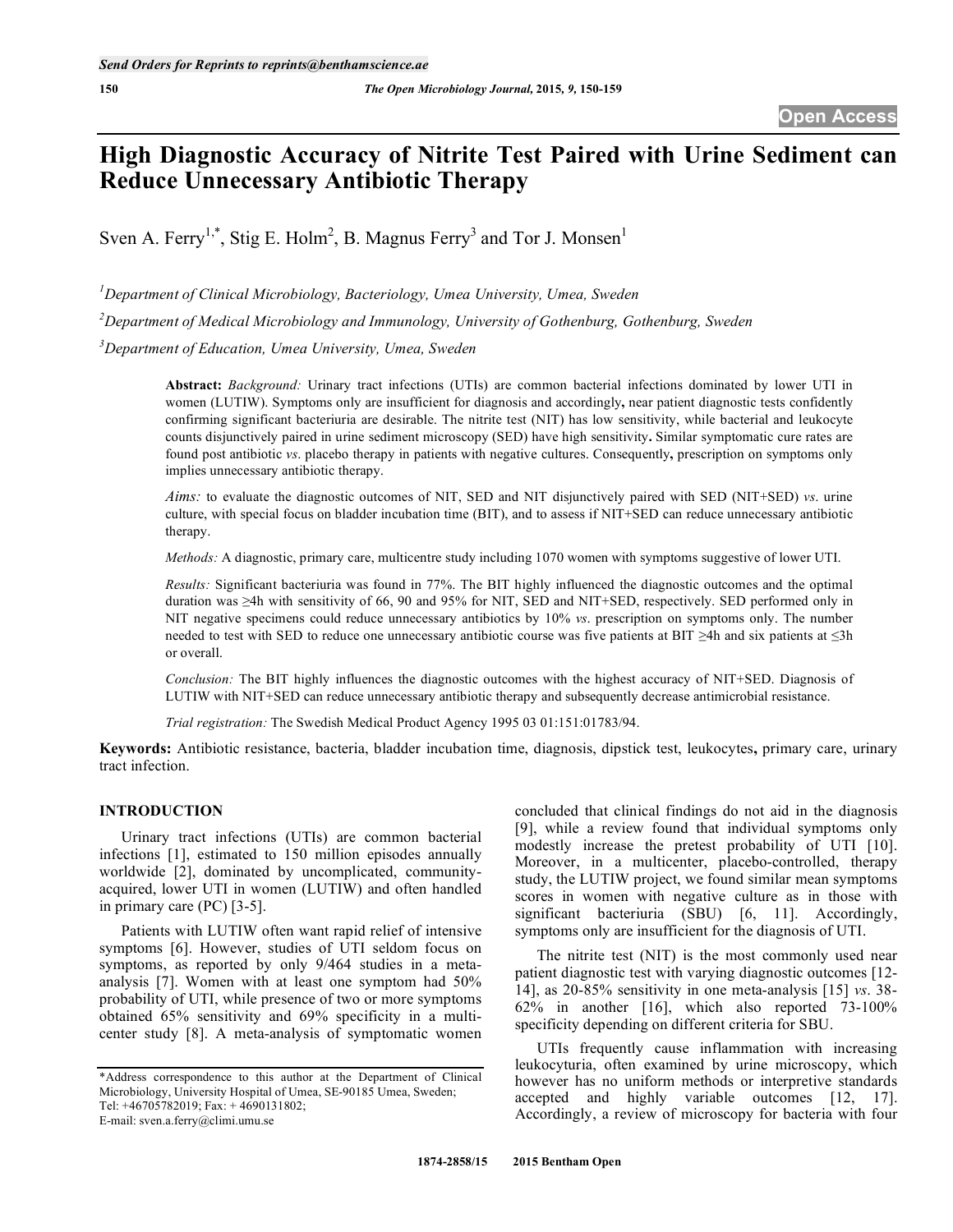different methods reported 61-96% sensitivity and 65-96% specificity [18], and a multicenter study of SED found 47% sensitivity and 81% specificity for bacteria *vs*. 87 and 29% for leucocytes [19]. Though, high-power microscopy of leucocytes in stained SED obtained high inter-observer agreement [20]. A PC study analyzing bacteria disjunctively paired with leucocytes in SED (either or both positive defined as UTI) found 97% sensitivity and 39% specificity [21].

 Previously, we reported similar symptomatic cure rates post pivmecillinam *vs*. placebo therapy in women with negative urine culture, but significantly higher post pivmecillinam in those with SBU [6, 11]. Hence, we concluded that SBU should be confirmed confidently before antibiotics are prescribed. In contrast, current management guidelines in the US [22], Norway [23], Scotland [24] and Sweden [25] recommend antibiotic prescription based on symptoms only. Moreover, empirical treatment is considered most cost-effective, but implies unnecessary antibiotic prescriptions [26] and subsequently increasing antimicrobial resistance [27]. Thus, bacterial antibiotic resistance is an increasing global problem related to the consumption of antimicrobials [28-31] and differing between antibiotics [32]. Also, the simultaneous decline in research of new antimicrobials is now threatening us back to the preantibiotic era [33]. However, decreased antibiotic resistance was found following reduction in antimicrobial prescribing by general practices [34]. Accordingly**,** it is important to reduce unnecessary antibiotic therapy**.** 

As the general quality of reporting studies of diagnostic accuracy is not optimal [35], the STARD (*Sta*ndards for *R*eporting of *D*iagnostic Accuracy) statement was developed to improve this quality [36]. In the LUTIW project NIT, SED and disjunctive pairing of NIT and SED (NIT+SED) were examined *vs*. urine culture [11]. This diagnostic process is further analyzed as follows:

 The aims of the present study were to evaluate the diagnostic outcomes of NIT, SED and NIT+SED *vs*. urine culture as reference standard, with special focus on the influence of BIT and applying the STARD statement, and to assess if NIT+SED can reduce unnecessary antibiotic therapy in women with symptoms suggestive of lower UTI.

# **MATERIALS AND METHODS**

# **Inclusion**

Women aged 18 years and above with symptoms suggestive of lower UTI were considered for enrolment in the study, which was performed during ordinary office hours at 18 PC centers in northern Sweden between April 1995 and February 1998 [6, 11].The symptoms urgency, dysuria, suprapubic pain or loin pain were registered and graded as none, light, moderate or severe (score 0-3). A total symptoms score of  $\geq 2$  was required for inclusion. Oral and written information were given and patients accepting participation gave written consent.

# **Exclusion**

Patients were excluded as earlier reported [6, 11], including pregnancy, antibiotic therapy for UTI within the last month, genital infection, suspected pyelonephritis

(temperature of  $\geq 38.5^{\circ}$ C, CRP  $\geq 25$  mg/L or kidney tenderness by palpation), complicating factors as diabetes or abnormality of the urinary tract, urine incontinence requiring catheter or pads, or previous participation in the study**.**

# **Study Design and Approvals**

The present study evaluated data from a prospective, consecutive, randomized, double-blind, placebo-controlled, PC, multicentre, therapy study [6, 11]. Age (years), symptoms duration (days), symptoms scores (mean values) and BIT (hours, h) were registered at inclusion. The diagnostic outcomes of NIT, SED and NIT+SED were calculated in relation to urine culture as the reference standard. The STARD statement for reporting diagnostic studies was applied [35, 36]. The study was conducted in accordance with the Swedish Medical Product Agency guidelines and was approved by the Agency 1995-03- 01:151:01783/94 as well as by the Ethics Committee of Umea University 1995-03-07 (dnr 93-178, §195/9310, date 930924).

### **Bladder Incubation Time and Urine Sampling**

The longest duration of BIT, or  $\geq 4$  h if possible, was recommended and most easily achieved in first morning urine samples. Thus, morning visits with such specimens were offered at the PC centers to patients accepting this management. Instructions were given including how to collect an MSU after separating the labia without prewashing the perineum. Urine specimens collected outside the PC centers were instructed to be refrigerated in a clean glass container before transported in a plastic bag containing ice cubes for delivery at the centers. The specimens were separated in two parts**,** and in the first part NIT and SED were performed immediately.

# **Near patient Diagnostic Tests: NIT and SED**

 Bacteria can reduce nitrate in the urine to nitrite, as indicated by a pink to red color change of the NIT dipstick. According to the manufacturer (Nitur-test<sup>®</sup>, Boehringer-Mannheim, Mannheim, Germany), the NIT is calibrated for  $\geq$ 10<sup>5</sup> CFU/mL, and the uropathogens need to act in the urine for  $\geq$ 4h to achieve the highest diagnostic accuracy. Within one minute after the stick was dipped in the urine, any color change was recorded, and at least light pink was defined as positive NIT.

 The SED was performed as previously reported [21]. In summary, a 10-mL tube with conical bottom was filled with urine, centrifuged for five minutes at 3750 rounds/minute (1250 G), followed by careful decanting of the supernatant. One drop of Sternheimer-Malbin wet stain (Sedi-Stain®, Becton, Dickinson and Company, Stockholm, Sweden) was added to and mixed with the sediment [37]. Then, a plastic capillary tube (inner diameter 2.5 mm) was dipped in the suspension, and  $3\mu$ L (range 2-5) was applied to a glass slide before a 18x18 mm cover slip was placed on top [21]. Samples were examined with a light microscope (Zeiss standard model, Carl Zeiss AB, Stockholm, Sweden) having a 40/0.65 achromatic objective and a x 10 wide angle ocular for phase-contrast microscopy yielding a view field with a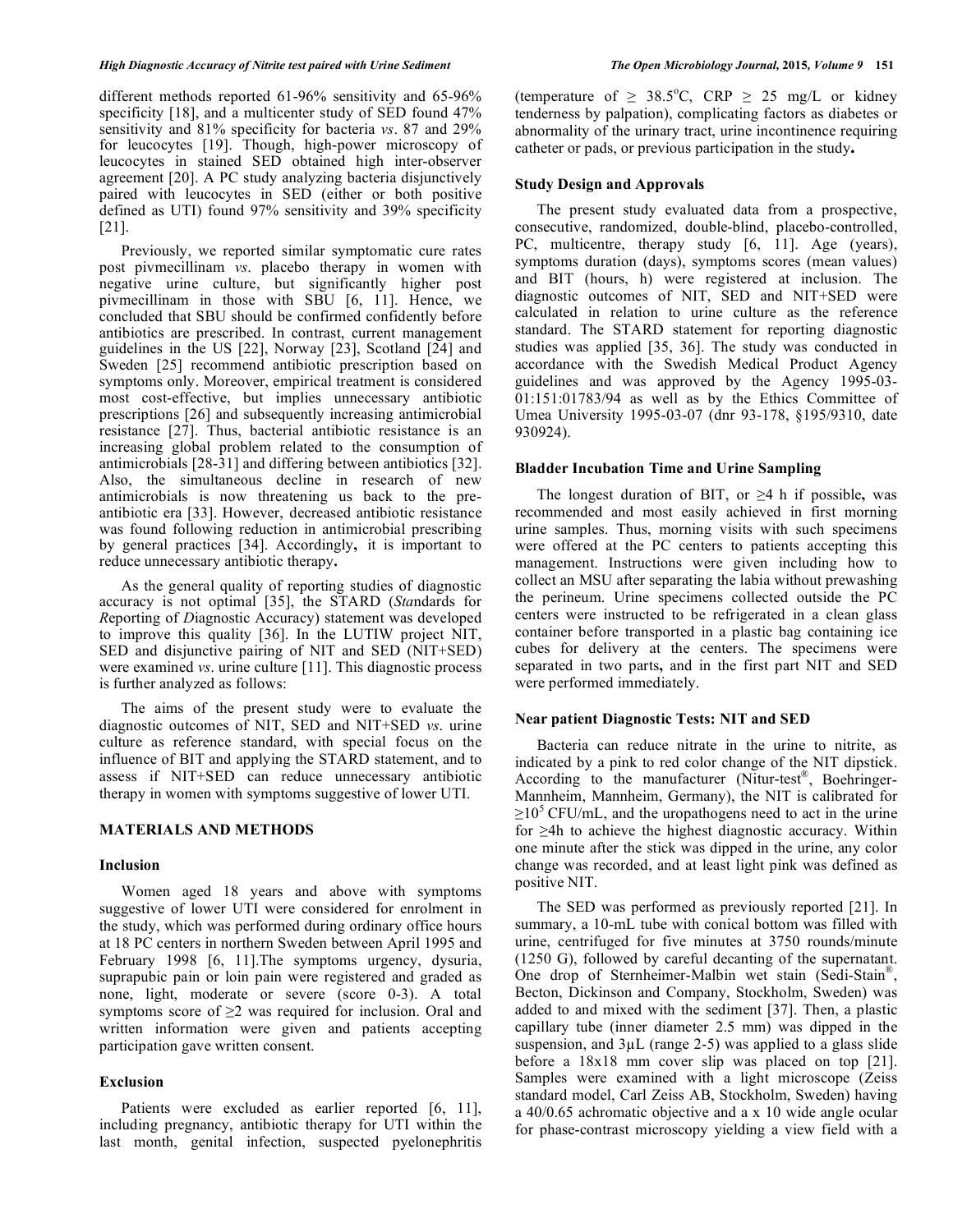diameter of 450  $\mu$ m and a depth of focus of 1.3  $\mu$ m per high power field ( HPF, magnification x 400). At least five view fields were examined, and the average number of leukocytes and bacteria/HPF were recorded. Leukocytes were counted up to 15/HPF and then approximated as 20, 25, or  $\geq$ 30/HPF. The bacteria were difficult to count exactly due to their small size and often movements, but were classified as negative (no or a few bacteria), low (10–99), moderate (100-300) or high (innumerable) counts of bacteria**/** HPF. The disjunctive pairing of at least a moderate bacterial count and  $\geq 5$ leukocytes/HPF was defined as positive SED.

 This SED technique was illustrated in the county management guidelines for UIT in PC [38], which was introduced for laboratory staffs and physicians more than ten years before the start of the LUTIW project. At introduction of the project, all physicians and staff members involved were instructed of the centrifugation and microscopy technique according to a protocol, including a collection of colored sediment images. In addition, magnified sediment samples were shown. At each centre the centrifuge and microscope were calibrated, followed by a supervised practice session. The SED analyses were performed by experienced laboratory technicians at three centers, but by physicians or assistant nurses at the other 15 centers.

# **Bacteriological Methods**

 The second part of the urine specimen was transported in a 10-mLsterile glass tube chilled at  $\leq 6^{\circ}$ C within 24 h to the Laboratory of Clinical Bacteriology, University Hospital of Umea for urine culture  $[11]$ . In summary, 10  $\mu$ L was inoculated on cystine-lactose-electrolyte deficient agar (CLED, Acumedia Manufacturers, Inc. Baltimore, Maryland, USA), and incubated at  $35^{\circ}$  C for 18-20 h. The uropathogens were quantified and reported in CFU/mL, and identified as previously described. SBU was defined according to guidelines stating cut-off levels of  $\geq 10^3$  for primary (*E. coli*) and *S. saprophyticus*),  $\geq 10^4$  for secondary and  $\geq 10^5$  CFU/mL for doubtful uropathogens [12]. In cultures with mixed flora

and one predominant species (at least 10-fold higher CFU/mL than that of any other species), the major species were defined as an uropathogen [11]. Non-significant bacteriuria was defined as negative culture. Samples with mixed flora without one predominant species were considered contaminated and defined as negative culture**.** 

#### **Statistical Analyses**

 The statistical outcomes sensitivity, specificity, predictive values and false results were calculated using the predictive value theory [39]. Efficacy was defined as the percentage correct diagnosis, i.e. 100 minus false (positive and negative) results. Comparison of proportions was done using chi-square test or Fisher's exact test. Pvalues <0.05 were considered as statistically significant. The software used for statistical calculation was IBM SPSS 21.0 (IBM Corp., Armonk, New York, USA) and Stat View version 5.0.1 (SAS Institute Inc., Cary, North Carolina, USA).

#### **RESULTS**

 In total, 1143 women with urine culture performed were eligible for enrolment in the present study (Fig. **1**.) Of those, 73 patients (6%) were excluded due to missing BIT in 16 patients, NIT in three more and SED in another 54. The remaining 1070 patients included had a mean age of 43 years  $(\pm 18)$ , median symptom duration of four days and mean symptoms score of 5.3 (range 2-12). The symptoms reported were 96% urgency, 88% dysuria, 60% suprapubic pain and 40% loin pain. The excluded patients had similar characteristics, symptoms and culture results as those included (data not shown).

 SBU was found in 77% of the included patients (827/1070), of which *E. coli* dominated in 81% (Table **1**).

 Mixed bacterial flora was found in 13%, of which 7% with one predominant species were reported as a uropathogen and 6% were reported as culture negative. The



**Fig. (1).** Flow chart of the diagnostic parameters reported in women with symptoms suggestive of lower UTI resulting in patients included in the diagnostic study (n). <sup>a</sup> Bladder incubation time missed in 16 patients; <sup>b</sup> Nitrite test missed in three more patients; <sup>c</sup> Urine sediment missed in 54 further patients.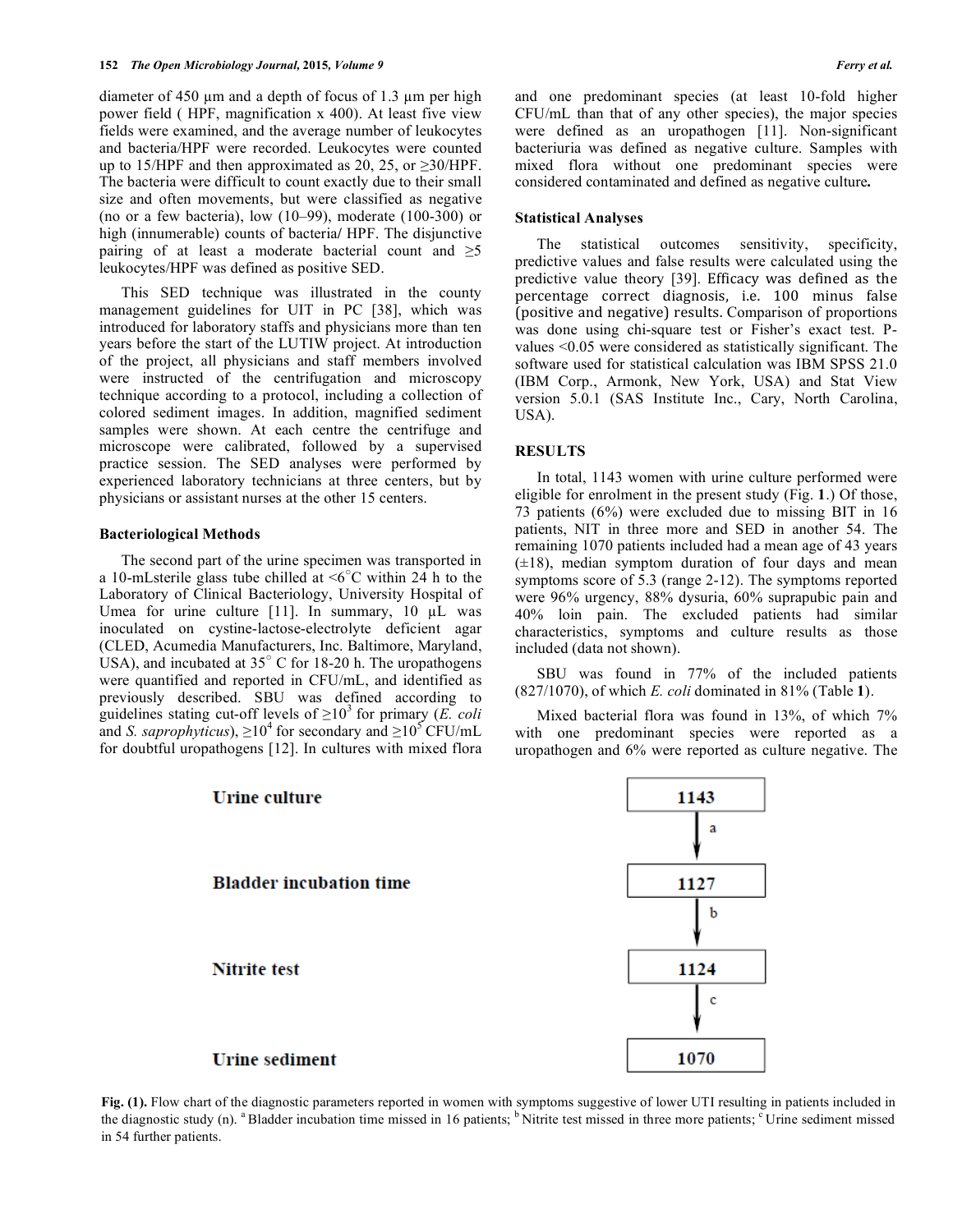**Table 1. Distribution of bacterial species and bacterial counts in urine cultures in relation to bladder incubation time in women with symptoms suggestive of lower UTI.** 

|                                              | $\mathbf{B}\mathbf{C}^{\mathbf{a}}$ | <b>Bladder incubation time</b> |                 |              |                |  |
|----------------------------------------------|-------------------------------------|--------------------------------|-----------------|--------------|----------------|--|
| Urine culture and bacterial species          |                                     | $\leq$ 3h                      | $\geq 4h$       | <b>Total</b> |                |  |
|                                              |                                     | $\mathbf n$                    | $\mathbf n$     | $\mathbf n$  | $\frac{0}{0}$  |  |
| $E. coli$ ***                                | 10 <sup>3</sup>                     | $27\,$                         | $10\,$          | 37           | 6              |  |
|                                              | 10 <sup>4</sup>                     | 55                             | 12              | 67           | 10             |  |
|                                              | $\geq$ 10 <sup>5</sup>              | 202                            | 361             | 563          | 84             |  |
|                                              | Total                               | 284                            | 383             | 667          | 62             |  |
| Other G-neg <sup>c</sup> spp <sup>b</sup>    | $10^4\,$                            | $\overline{c}$                 | $\mathbf{0}$    | $\sqrt{2}$   | $\overline{4}$ |  |
|                                              | $\geq$ 10 <sup>5</sup>              | $12 \,$                        | $42\,$          | 54           | 96             |  |
|                                              | Total                               | 14                             | 42              | 56           | $\mathfrak{S}$ |  |
| S. saprophyticus                             | 10 <sup>4</sup>                     | $\mathfrak{Z}$                 | $5\overline{)}$ | $\,8\,$      | 12             |  |
|                                              | $\geq$ 10 <sup>5</sup>              | 31                             | 30              | 61           | $88\,$         |  |
|                                              | Total                               | 34                             | $35\,$          | 69           | 6              |  |
| Other G-pos <sup>d</sup> ${\rm spp}^{\rm b}$ | $10^4\,$                            | 5                              | $\mathfrak{Z}$  | $\,8\,$      | 23             |  |
|                                              | $\geq$ 10 <sup>5</sup>              | 14                             | 13              | 27           | 77             |  |
|                                              | Total                               | 19                             | 16              | 35           | $\overline{3}$ |  |
| Negative culture <sup>e</sup>                | $0^{\rm e}$                         | $117^{\rm f}$                  | $126^{\rm g}$   | 243          | 23             |  |
| All cultures***                              | $0^{\rm e}$                         | 117                            | 126             | 243          | $23\,$         |  |
|                                              | $10^3$                              | $27\,$                         | $10\,$          | 37           | $\overline{3}$ |  |
|                                              | $10^4\,$                            | 65                             | $20\,$          | 85           | $\,8\,$        |  |
|                                              | $\geq 10^5$                         | 259                            | 446             | 705          | 66             |  |
|                                              | $\mathbf n$                         | 468                            | 602             | 1070         |                |  |
| Total                                        | $\sqrt[0]{\hskip -1.0pt 0}$         | 44                             | 56              | $100\,$      | $100\,$        |  |

<sup>a</sup>Bacterial counts in colony forming units/mL; <sup>b</sup> Species; <sup>c</sup> Other Gram-negative spp: 28 *Klebsiella* spp, 12 *Citrobacter*, 12 *Enterobacter*, 6 *Proteus* spp, 2 *Pseudomonas* spp; <sup>d</sup> Other Gram-positive spp: 21 Enterococcus spp, 7 S. auerus, 5 Coagulase-negative staphylococci other than *S.saprophyticus*, 5 *Group B* streptococci; <sup>e</sup> Negative culture, see Methods; <sup>f</sup> 25% of all negative cultures; <sup>g</sup> 21% of all negative cultures; \*\*\*p<0.001: Statistical differences in bacterial counts between bladder incubation time  $\leq 3h$  *vs.*  $\geq 4h$ .

mean BIT was 4.2h  $(\pm 2.5)$  and 56% of the patients achieved a BIT of  $\geq$ 4h (Table 2). The bacterial counts in SED and urine cultures were highly influenced by the duration of BIT (p<0.001), especially for *E. coli* (Table **1**). This was illustrated by the high bacterial counts of  $\geq 10^5$  CFU/mL in 94% at BIT  $\geq$ 4h *vs.* 71% at BIT  $\leq$ 3h. Since no further increase of bacterial counts was observed for BITs >4h, the  $BIT \geq 4h$  was found to be the optimal duration and thus used as cut-off level in the further analyses. Negative culture was found in 243 patients (23%) without significant influence by the BIT (25% at BIT  $\leq$ 3h *vs*. 21% at  $\geq$ 4h, p=0.123).

 The diagnostic outcomes of NIT were highly influenced by the BIT. The sensitivity and efficacy increased from 30 and 47% for BIT  $\leq$ 3h to 66 and 72% for  $\geq$ 4h (p<0.001, Table **3**). However, the BIT had lower impact on the specificity and positive predictive value, which on average were found in 95 and 97%. *E. coli* had the highest sensitivity

increasing from 60 to 63 and 67% for bacterial counts of  $10^3$ ,  $10^4$  and  $\geq 10^5$  CFU/mL compared to 49, 52 and 57% in all culture positive specimens**,** respectively.

The BIT had lower impact on the outcomes of SED, which were similar and consistent at all centers during the study period (data not shown). However, the bacterial counts highly increased by the duration of BIT ( $p<0.001$ ) but the leukocyte counts were similar. Accordingly, the sensitivity of SED was 88% fort BIT  $\leq 3h$  and 92% for BIT  $\geq 4h$ (p=0.079, Table **3**). The influence of BIT on the other diagnostic outcomes was low, with averages of 46% specificity and 85% positive predictive value. Thus, the diagnostic efficacy was overall higher for SED compared to NIT (80 *vs*. 61\%, p<0.001).

 Since the BIT had also high influence on the diagnostic outcomes of NIT+SED, the sensitivity increased from 89% for BIT 3h to 95% for BIT -4h (p<0.01, Table **3**). Also**,** the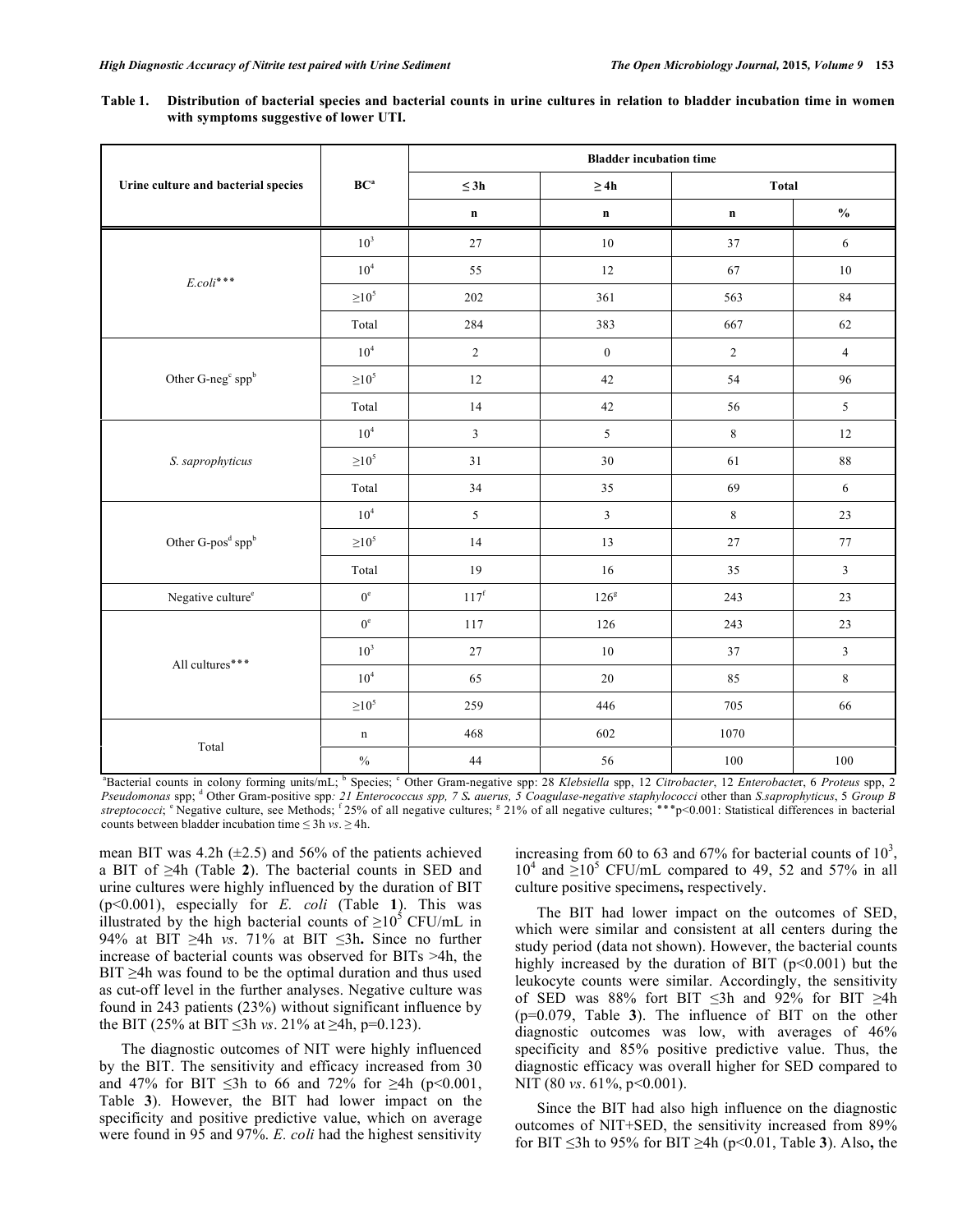| BIT <sup>a</sup> | Nitrite test <sup>b</sup> | Urine sediment <sup>c</sup> | Urine culture <sup>d</sup> |          |        |  |
|------------------|---------------------------|-----------------------------|----------------------------|----------|--------|--|
|                  |                           |                             | <b>Negative</b>            | Positive | Total  |  |
| $\leq 3h$        | Negative®                 | Negative                    | 55                         | 38       | 93     |  |
|                  |                           | Positive                    | 59                         | 207      | 266    |  |
|                  | Positive                  | Negative                    | $\mathfrak{2}$             | 5        | $\tau$ |  |
|                  |                           | Positive                    | $\mathbf{1}$               | 101      | 102    |  |
|                  | All                       |                             | 117                        | 351      | 468    |  |
| $\geq 4h$        | Negativef                 | Negative                    | 52                         | 25       | 77     |  |
|                  |                           | Positive                    | 66                         | 136      | 202    |  |
|                  | Positive                  | Negative                    | $\overline{2}$             | 15       | 17     |  |
|                  |                           | Positive                    | 6                          | 300      | 306    |  |
|                  | All                       |                             | 126                        | 476      | 602    |  |
| Total            | Negative <sup>g</sup>     | Negative                    | 107                        | 63       | 170    |  |
|                  |                           | Positive                    | 125                        | 343      | 468    |  |
|                  | Positive                  | Negative                    | $\overline{4}$             | 20       | 24     |  |
|                  |                           | Positive                    | $\overline{7}$             | 401      | 408    |  |
|                  | All                       |                             | 243                        | 827      | 1070   |  |

**Table 2. Outcomes of nitrite test, urine sediment and urine culture in relation to bladder incubation time in women with symptoms suggestive of lower UTI (n).** 

 $a^a$  BIT, bladder incubation time (h);  $b^b$  Positive Nitrite test, see Methods;  $c^b$ 

<sup>a</sup> BIT, bladder incubation time (h); <sup>b</sup> Positive Nitrite test, see Methods; <sup>c</sup> Positive Urine sediment, see Methods;<br><sup>d</sup> Positive Urine culture, see Methods; <sup>e</sup> 77% of all patients at BIT ≤ 3h; <sup>f</sup> 46% of all patients

**Table 3. Statistical outcomes of nitrite test, urine sediment and their disjunctive pairing in relation to bladder incubation time in women with symptoms suggestive of lower UTI (%).** 

| BIT <sup>a</sup> | <b>Diagnostic tests</b> | <b>Sensitivity</b> | <b>Specificity</b> | <b>Predictive value</b> |                 | <b>False results</b> |                 |                       |
|------------------|-------------------------|--------------------|--------------------|-------------------------|-----------------|----------------------|-----------------|-----------------------|
|                  |                         |                    |                    | <b>Positive</b>         | <b>Negative</b> | Positive             | <b>Negative</b> | Efficacy <sup>b</sup> |
| $\leq$ 3h        | NIT <sup>c</sup>        | 30                 | 97                 | 97                      | 32              | L.                   | $52***$         | 47                    |
|                  | $\text{SED}^d$          | 88                 | 49                 | 84                      | 57              | 13                   | 9               | 78                    |
|                  | $NIT+SEDe$              | 89                 | 47                 | 83                      | 59              | 13                   | $8**$           | 79                    |
| $\geq 4h$        | $\text{NIT}^{\text{c}}$ | $66***$            | 94                 | 98                      | $42**$          |                      | 27              | $72***$               |
|                  | $\text{SED}^d$          | 92                 | 43                 | 86                      | 57              | 12                   | 7               | 81                    |
|                  | $NIT+SEDe$              | $95**$             | 41                 | 86                      | 68              | 12                   | 4               | $84*$                 |
| Total            | NIT <sup>c</sup>        | 51                 | 95                 | 97                      | 36              |                      | 38              | 61                    |
|                  | $\mathrm{SED}^d$        | 90                 | 46                 | 85                      | 57              | 12                   | 8               | 80                    |
|                  | $NIT+SEDe$              | 92                 | 44                 | 85                      | 63              | 13                   | 6               | 81                    |

<sup>a</sup> BIT, bladder incubation time (h); <sup>b</sup> Correct diagnosis (100 minus false positive and false negative results);  $\degree$  NIT, nitrite test, see Methods;  $\degree$  SED, urine sediment, see Methods; <sup>e</sup> NIT+SED, disjunctive pairing of NIT and SED (either and/or both positive defined as UTI); \*p<0.05; \*\*p<0.01; \*\*p<0.01; Statistical differences in proportions between  $BIT \le 3h$  *vs*.  $\ge 4h$ .

efficacy increased from 79 to 84%, respectively (p<0.05). In contrast, the false negative results decreased from 8% for BIT  $\leq$ 3h to 4 % for  $\geq$ 4h (p<0.01). However, the BIT had low impact on specificity and positive predictive value, which on average were found in 44 and 85%. Accordingly, NIT+SED

had the highest diagnostic accuracy with the highest efficacy overall for BIT  $\geq$ 4h (84%), which was significantly higher compared to NIT (72%,  $p<0.001$ ) and tended to be higher than for SED (81%, p=0.585).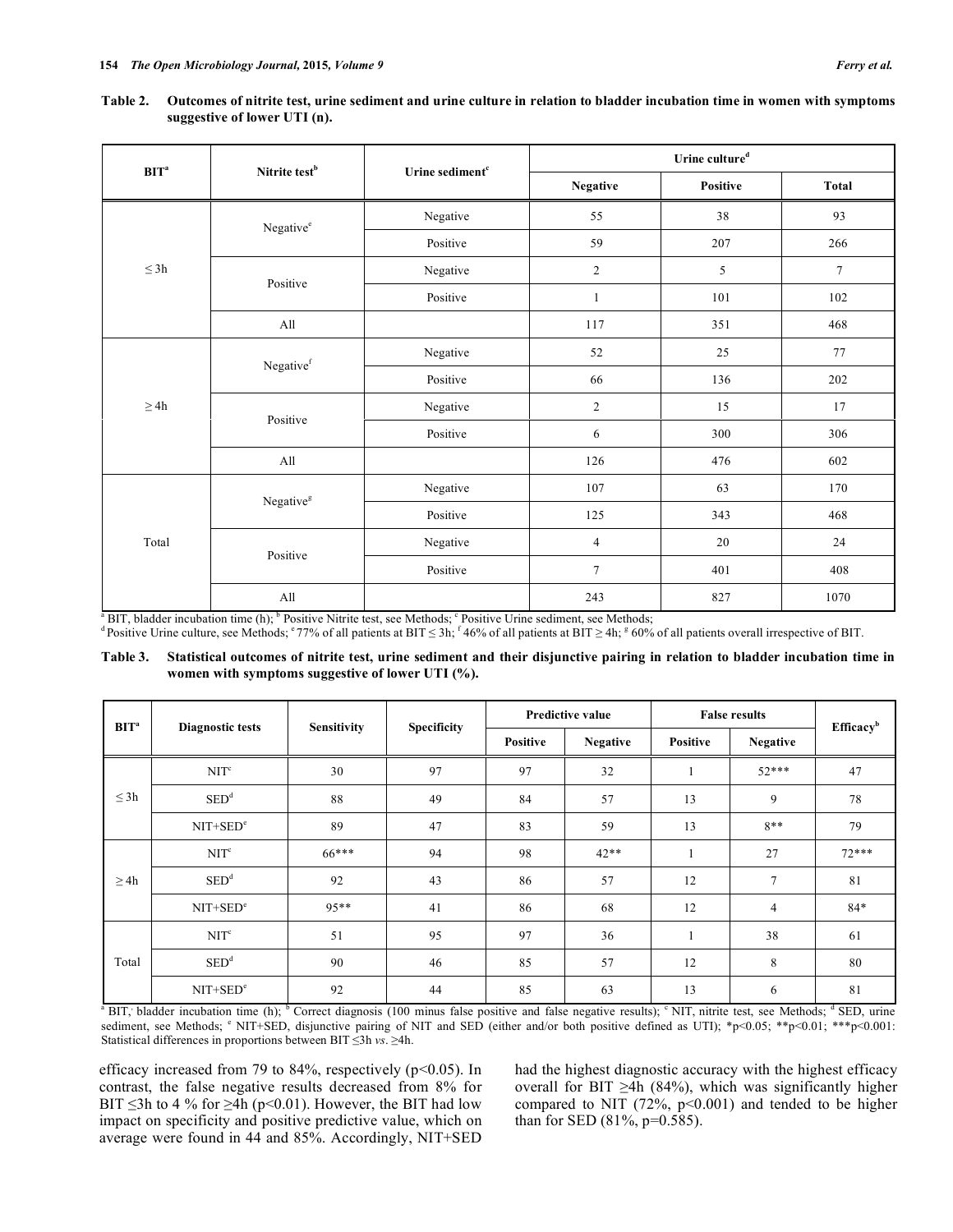

**Fig. (2).** Bladder incubation time, nitrite test and urine sediment *vs*. urine culture in diagnosing women with symptoms suggestive of lower UTI resulting in prescription of antibiotics or prescription rejected.

<sup>a</sup> Overall, irrespective of bladder incubation time (BIT); <sup>b</sup> Incorrect prescription in three patients at BIT  $\leq$ 3h (1%), eight at BIT  $\geq$ 4h (1%) and 11 overall (1%); <sup>c</sup> Urine sediment, see Methods; <sup>d</sup> Incorrect prescription in 59 patients at BIT  $\leq$ 3h (13%), 66 at BIT  $\geq$ 4h (11%) and 125 in total (12%); <sup>e</sup> Prescription incorrectly rejected in 38 patients at BIT  $\leq$ 3h (8%), 25 patients at BIT  $\geq$ 4h (4%) and 63 patients overall (6%).

Further, we evaluated the diagnostic outcomes in a management model when SED was performed only in NIT negative specimens (Fig. **2**), which occurred in 77% at BIT  $\leq$ 3h, in 46% at BIT  $\geq$ 4h and on average in 60% (Table 2). With this management model patients would have been prescribed antibiotics overall to  $80\%$  (23 + 57%, Fig. 2) and unnecessarily to 13% (false positive, Table 3) at BIT  $\leq$ 3h  $vs.88$  and 12% at BIT  $\geq$ 4h (Fig 2. and Table 3), and overall to 84 and 13%, respectively. Accordingly, compared to antimicrobial treatment based on symptoms only, application of NIT+SED could reduce unnecessary antibiotic prescriptions by 12% (25-13%, Tables 1 and 3) at BIT  $\leq 3h$ , by 9% (21-12%) at BIT  $\geq$ 4h and on average by10% (2313%). Thus, the number needed to test with SED, in order to reduce one unnecessary antibiotic course, were five patients at BIT  $\geq$ 4h (1/0.09 x 0.46 = 5.11) and six patients at BIT  $\leq$ 3h  $(1/0.12 \times 0.77 = 6.42)$  as well as six patients overall  $(1/0.10 \times$  $0.60 = 6.00$ ).

# **DISCUSSION**

 To our knowledge, the present study is the first comprehensive multicenter study of uncomplicated LUTIW in PC evaluating the diagnostic outcomes of NIT, SED and NIT+SED with focus on the influence of BIT. Since information about the importance of long duration of BIT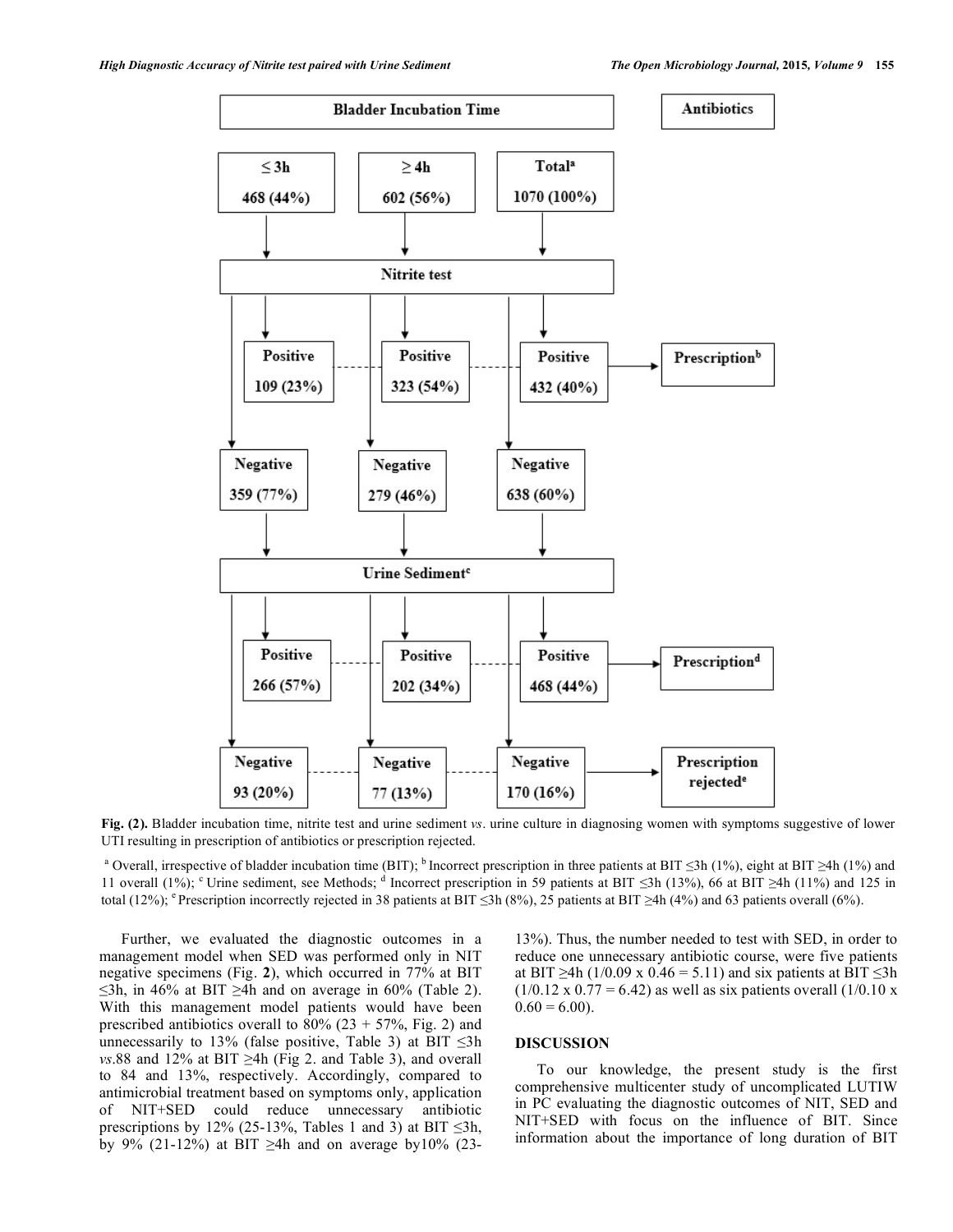was emphasized, just more than half of the patients achieved a BIT of  $\geq$ 4h, which highly increased the bacterial counts in urine culture as in SED. Accordingly, SBU was obtained in 77% of the patients, which frequency is higher as compared to most studies in literature [15, 16, 40-43]. As the BIT also had high impact on NIT, the sensitivity of NIT was higher than in literature. Since NIT obtained very high specificity and positive predictive value overall, a positive NIT confidently confirmed diagnosis of UTI, which is in accordance with literature. SED had higher diagnostic accuracy than NIT but similar to that reported in a previous PC study [21]. The BIT also highly influenced outcomes of NIT+SED, which had the highest diagnostic efficacy for BIT  $\geq$ 4h.

 We evaluated the management model with SED performed only in NIT negative specimens, which overall concerned 60% of the patients. This management resulted in antibiotic prescription overall to 84% and unnecessarily to 13%. Moreover, this model was effective for reducing unnecessary antimicrobial therapy, as the number needed to test with SED, in order to prevent one unnecessary course of antibiotics, were only five patients at BIT  $\geq$ 4h and six patients at  $BIT \le 3h$  as well as six patients overall.

 In most guidelines for the evaluation of new antimicrobial treatment of UTI, neither BIT nor sampling technique is mentioned [22-24, 45], which also concern most published diagnostic studies of UTI [15, 16, 40, 41]. The Swedish diagnostic guidelines for LUTIW applied in the present study [12] have cut-off levels for SBU varying from  $\geq 10^3$  to  $\geq 10^5$  CFU/mL for different uropathogens. These guidelines were revised in 2000 with preserved levels for SBU [42] and then also approved in Europe [43]. The American diagnostic guidelines for UTI are differing from the other guidelines, with criterion for SBU of  $\geq 10^3$  CFU/mL for all uropathogens in LUTIW [44]. However, if the American guidelines had been implemented in the present study, this would only have had minor influence on the diagnostic outcomes. Accordingly, we consider that the applied criteria for SBU are valid for the diagnosis of LUTIW.

 The longest possible BIT is recommended in diagnostic guidelines for UTI [12, 42-45], and  $\geq 4h$  is recommended by the manufacturer for obtaining the highest diagnostic accuracy. We found that BIT highly influenced most diagnostic outcomes, but BIT >4h did not further improve the diagnostic accuracy. Thus, we conclude that the optimal duration of BIT is  $\geq 4h$ .

 In the present study MSU specimens were collected after separating the labia without prewashing the perineum. However, the clean-catch sampling technique with separating the labia and cleansing the perineum before collecting a MSU specimen has been recommended for decades [13]. Though, that procedure is difficult both to understand and perform adequately, and its clinical documentation is sparse [46]. Similar distribution of uropathogens and contamination rates were found in homevoided specimens without prewashing as in clean-catch specimens voided at PC centers [47]. Also, similar findings were obtained in MSU specimens collected at PC centers irrespective of clean-catch or not [48-51]. Consequently, the

sampling technique for collecting MSU specimens applied in the present study is valid.

 Both internal and external quality controls are recommended in order to achieve high validity and reliability of near patient diagnostic tests [35, 36]. The local guidelines for the management of UTI in PC including the SED method were introduced for staffs and physicians in PC and repeatedly trained before and after the LUTIW project. This probably increased the quality of management of UTI at the centers in the present study**.** Hence, we recommend PC centers to participate in education and training of management guidelines for UTI.

 Scottish guidelines discourage from use of urine microscopy due to requirements of maintenance of equipment and training of the staff [24]. However, 15 centers with SED performed by physicians or assistant nurses, had similar outcomes of SED as the three centers with experienced laboratory technicians, and the SED data were consistent during the study period supporting the reliability of the method. Furthermore , SED is fast to perform and the material costs are about the same as for urine dipsticks with multiple tests**.** Since SED is also valid and easy to learn, we recommend our proposed diagnostic model of SED for the application in clinical practice.

There are few published studies of UTI performing NIT and SED for diagnostics of UTI. A multicenter study of NIT and high-power microscopy of leukocytes in SED reported 62% sensitivity and 89% specificity for NIT as 84 and 35% for leukocytes [52]. Disjunctive pairing of NIT and leukocytes obtained the highest diagnostic accuracy with 93% sensitivity and 17% specificity. Thus, the sensitivity was similar, but the specificity was lower, compared to NIT+SED in the present study.

 The urinary leukocytes are currently often examined in clinical practice by the leukocyte esterase test (LE). In one meta-analysis of symptomatic patients the sensitivity range was 40-100% [15] *vs*. 60-98% in a second meta-analysis [16], also reporting 32-68% specificity. The true and false positive rates for the tests were interdependent and remarkably heterogeneous [15]. Outcomes of combined dipsticks with NIT and LE disjunctively paired (NIT+LE) had the highest diagnostic accuracy with 61-93% sensitivity and 63-78% specificity [16]. However, negative NIT+ LE did not rule out infection in a multicenter study of symptomatic women, as SBU was found in 50% of these specimens [14]. Accordingly, combinations of these tests are unreliable for the diagnosis of UTI.

 In two multicenter studies of symptomatic women, SBU was found in 63 and 66% [8, 53]. A diagnostic model based on nitrite and/or both leukocytes and erythrocytes defined as confirmed UTI, reported 77% sensitivity and 70% specificity in the first study *vs*. 75 and 60% in the second, respectively. Thus, the diagnostic accuracy for combination of those dipstick tests was overall lower *vs*. NIT+SED in the present study.

 Two other multicenter studies of suspected LUTIW applied different criteria for SBU, which were reported in 53 and 63% [54, 55]. Patients with urgency or dysuria were offered antimicrobial treatment by telephone without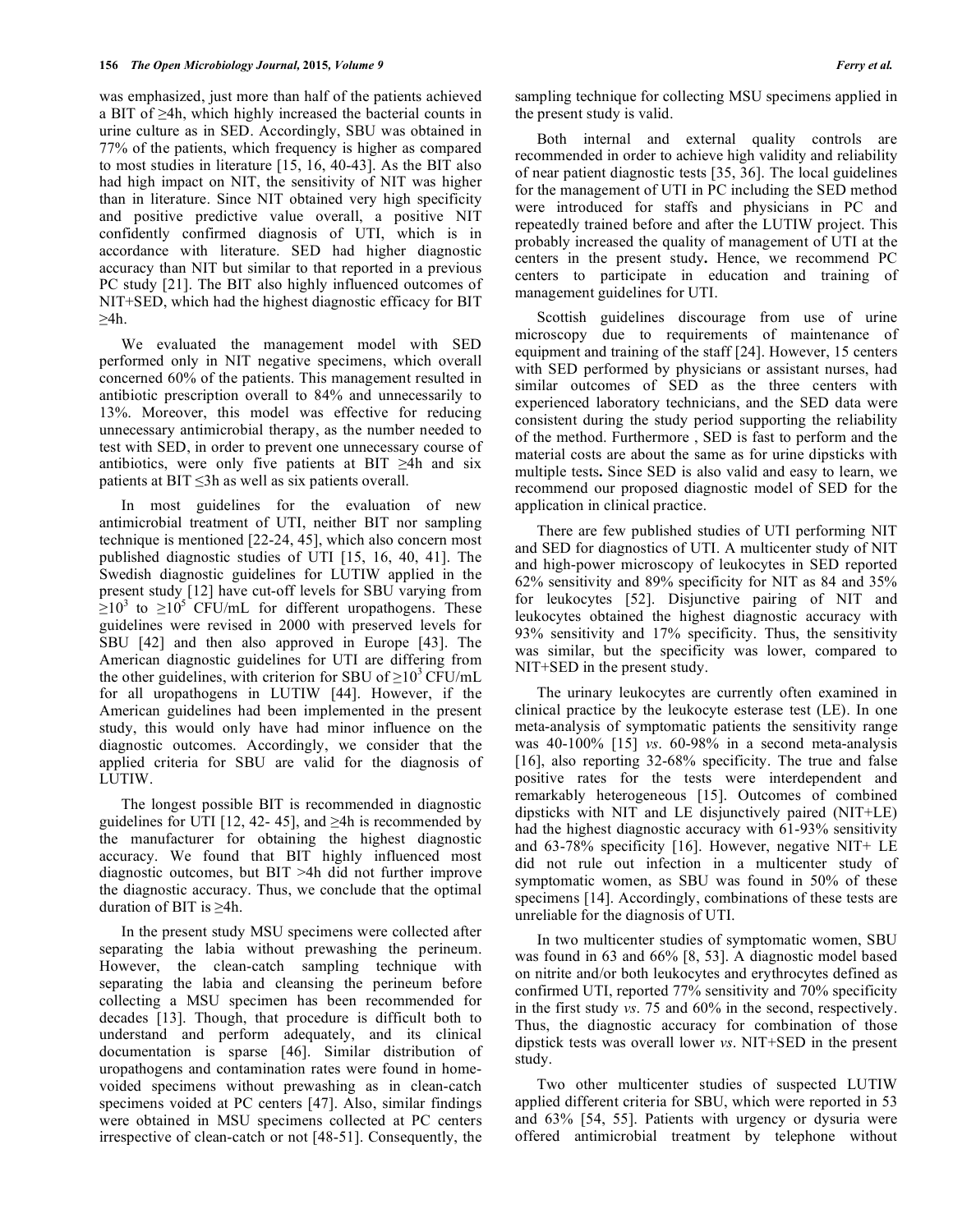### *High Diagnostic Accuracy of Nitrite test paired with Urine Sediment The Open Microbiology Journal,* **2015***, Volume 9* **157**

urinalysis. Antibiotics were prescribed overall to 81% and unnecessarily to 40% of the patients in the first study *vs*. 89 and 29% in the second, respectively. A management model based on the factors dysuria, nitrite and leukocytes on dipsticks, defined the presence of at least two factors as confirmed UTI diagnosis and recommended antimicrobial prescription. The presence of one of the factors was considered as unreliable and proposed to await outcome of urine culture for confident diagnosis. If that management was applied, antibiotic prescriptions would have decreased overall to 60% and unnecessarily to 28% in the first study *vs*. 68 and 17% in the second, respectively. Hence, lower diagnostic accuracy and higher frequency of unnecessary antibiotic prescriptions were obtained *vs*. management with NIT+SED in the present study.

 In the present study, the sensitivity of NIT+ SED was higher than for most studies of NIT+LE according to literature [15, 16, 40, 41], presumably due to the disjunctive pairing of bacteria and leucocytes in SED. NIT+SED had the highest diagnostic accuracy for BIT  $\geq 4$ h, with a very high sensitivity and a low proportion of false negative results, resulting in few incorrectly rejected antibiotic prescriptions. Moreover, most patients had decreasing symptoms by placebo therapy [6] and only one of those 288 patients developed pyelonephritis [11]. Accordingly, we consider that these minor risks for complications achieved by NIT+SED are satisfactory and up to now**,** this is the most accurate model for near patient diagnostics of LUITW.

 We found that our proposed management model with NIT+SED applied in patients with symptoms suggestive of LUTIW, can reduce unnecessary antibiotic prescriptions by an average of 10 % *vs*. prescription based on symptoms only, which subsequently can decrease antimicrobial resistance. If this management was implemented in clinical practice worldwide, this reduction could be estimated to 15 million episodes annually [2]. However, the abuse of unnecessary antimicrobials is probably much more extensive, as considerably lower proportions of SBU are found in clinical practice in patients with symptoms suggestive of lower UTI as compared to the present study. This is previously reported [8, 53-55] and also illustrated by a multicenter study with SBU found in only 21% of patients with suspected UTI [56]. Consequently, even larger reduction of unnecessary antimicrobial consumption and decreased antibiotic resistance can be expected than those indicated in the present study.

 The strengths of the presents study are firstly, the comprehensiveness with high frequency of SBU and low proportion of contaminated cultures. Secondly, the optimal BIT of  $\geq 4$ h was obtained in many patients with high influence on the diagnostic process. Thirdly, the STARD statement for accurate reporting of diagnostic studies was applied, whereby methods and results were thoroughly described in both the present study and literature. We presume that this enable the readers to assess the potential for bias in the present study and to evaluate the generalisability of the results.

 The limitations of the study are firstly, that the LUTIW project was performed more than ten years ago. However, the criteria for SBU and the distribution of uropathogens

causing uncomplicated LUTIW have remained similar for decades and accordingly, the results of the present study are still valid. Secondly, the study was performed at ordinary office hours. Though, if patients also had been included at out of office hours**,** this probably would have resulted in shorter BITs and lower diagnostic accuracy. Thirdly, after planning of the study, dipsticks with multiple tests including LE for urinalysis were introduced in clinical practice, which however, have lower diagnostic accuracy *vs*. NIT+SED in the present study.

In order to obtain high diagnostic accuracy in patients with symptoms suggestive of UTI, pre analytical procedures have to be highlighted. These procedures concern BIT, sampling technique, storage, transport and preparation of the specimens for urinalysis, as well as careful and wellstandardized performance of the diagnostic methods [57], which were given high attention in the present study. The applied MSU sampling technique was easy for the patients to understand and perform. Many patients accepted morning visits and first morning specimens**,** which extent we unfortunately did not register. However**,** our experience supports that this is easy to implement, if patients are informed by the staffs and physicians about the importance of BIT  $\geq$ 4h. To summarize, we consider that our proposed management model with NIT+SED is valid and suitable for patients, staffs and physicians to implement in clinical practice, and also for researchers to implement in the management guidelines for UTI.

 As studies of urine microscopy are rather sparsely published, further diagnostic multicenter studies of patients with symptoms suggestive of lower UTI in PC from different countries evaluating SED are desirable, but also studies combining SED with multiple dipstick tests. Hopefully, such studies will verify the results from the present study and also further improve the management of UTI in clinical practice.

# **CONCLUSION**

NIT+SED have the highest diagnostic accuracy of near patient diagnostic tests for LUTIW.

 The BIT highly influences the diagnostic outcomes of LUTIW with  $\geq 4$ h as optimal duration.

Implementation of NIT+SED can reduce unnecessary antibiotic prescriptions in LUTIW and subsequently decrease antimicrobial resistance.

 The number needed to test with SED in NIT negative specimens, in order to reduce one unnecessary course with antibiotics, is only five patients at  $BIT \geq 4h$  and six patients at BIT  $\leq$ 3h as well as six patients overall.

# **CONFLICT OF INTEREST**

The authors have no conflicts of interest to declare.

# **ACKNOWLEDGEMENTS**

 The authors are grateful to the patients and staff at the 18 participating PC centers, and to Carina Karlsson and Catharina Lundgren at the Department of Clinical Bacteriology, University Hospital of Umea, for technical assistance, and to the data reviewer Ulf Diehl, who also monitored the study,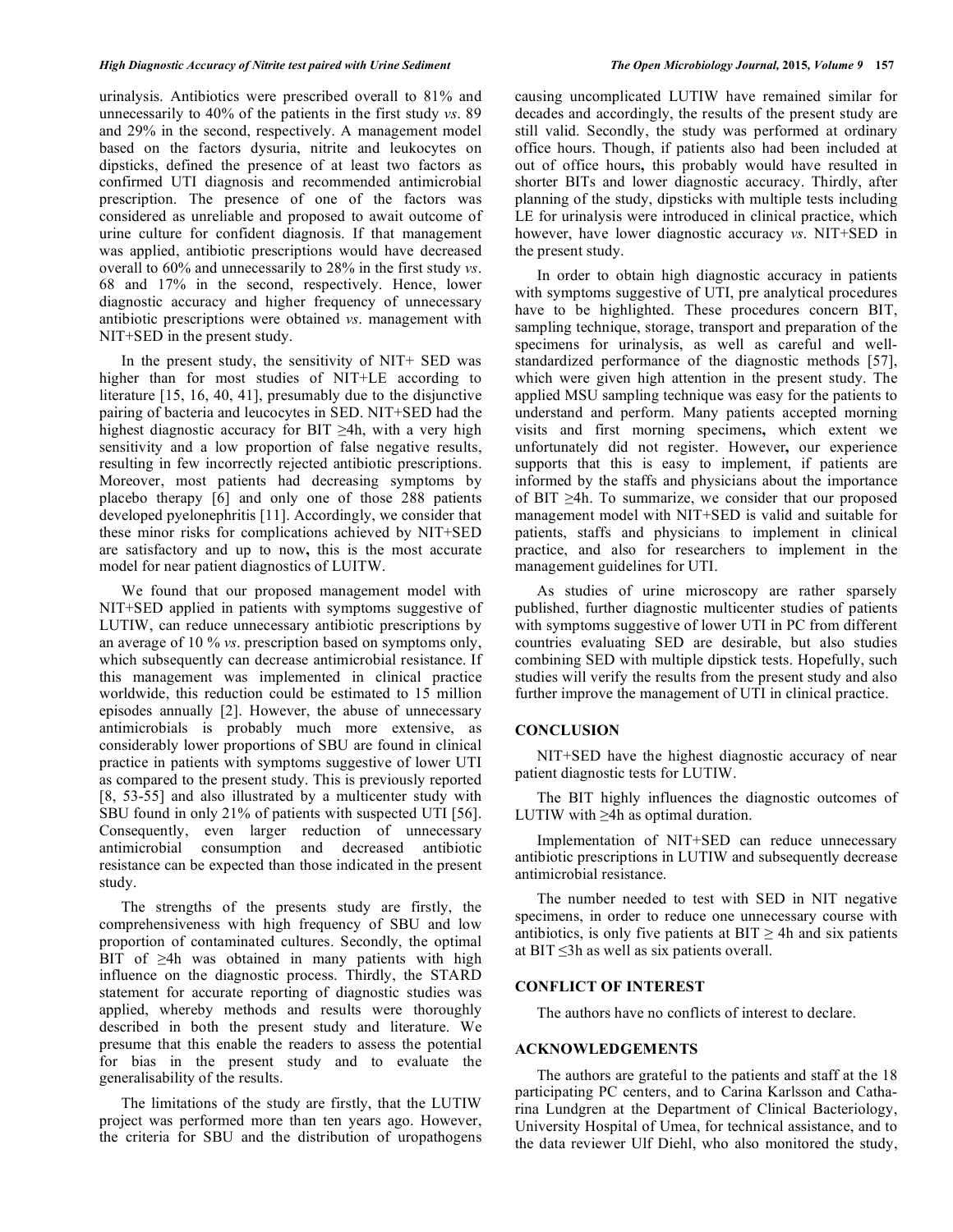together with Gunilla Ljunghagen, LEO Pharma, Malmo, Sweden. Associate professor Lars G. Burman, of the Swedish Institute for Infectious Disease Control, Stockholm, Sweden, is thanked for his valuable criticism of the manuscript.

The study was supported by LEO Pharma, Malmo, Sweden and by grants from the County Council of Vasterbotten and Umea University, Umea, Sweden.

# **REFERENCES**

- [1] Foxman B. Epidemiology of urinary tract infections: incidence, morbidity, and economic costs. Am J Med 2002; 113: 5-13.
- [2] Kucheria R, Dasgupta P, Sacks SH, *et al*. Urinary tract infections: new insights into a common problem. Postgrad Med J 2005; 81: 83-6.
- [3] Hooton TM. Pathogenesis of urinary tract infections: an update. J Antimicrob Chemother 2000; 46 (Suppl 1): 1-7.
- [4] Hummers-Pradier E, Kochen MM. Urinary tract infections in adult general practice patients. Br J Gen Pract 2002; 52: 752-61.
- [5] Kahlmeter G. Prevalence and antimicrobial susceptability of pathogens in uncomplicated cystitis in Europe. The ECO.SENS study. Int J Antimicrob Agents 2003; 22 (Suppl 2): 49-52.
- [6] Ferry SA, Holm SE, Stenlund H, *et al*. The natural course of uncomplicated lower urinary tract infection in women illustrated by a randomized placebo controlled study. Scand J Infect Dis 2004; 6: 296-301.
- [7] Bent S, Nallamouthu BK, Simel DL, *et al*. Does this woman have an acute uncomplicated urinary tract infection? JAMA 2002; 287: 2701-10.
- [8] Little P, Turner S, Rumsby K, *et al*. Developing clinical rules to predict urinary tract infection in primary care settings: sensitivity and specificity of near patient tests (dipsticks) and clinical scores. Br J Gen Pract 2006; 56: 606-12.
- [9] Medina-Bombardó D, Jover-Palmer A. Does clinical examination aid in the diagnosis of urinary tract infections in women? A systematic review and meta-analysis. BMC Fam Pract 2011 Oct 10; 12: 111.
- [10] Giesen LGM, Cousins G, Dimitrov BD, *et al*. Predicting acute uncomplicated urinary tract infection in women: a systematic review of the diagnostic accuracy of symptoms and signs. BMC Fam Pract 2010 Oct 24; 11: 78.
- [11] Ferry SA, Holm SE, Stenlund H, *et al*. Clinical and bacteriological outcome of different doses and duration of pivmecillinam compared with placebo therapy of uncomplicated lower urinary tract infection in women: the LUTIW project. Scand J Prim Health Care 2007; 25: 49-57.
- [12] Hallander H, ed. Referensmetodik for laboratoriediagnostik vid kliniskt bakteriologiska laboratorier. I. Infektionsdiagnostik. I 5. Urinvagsinfektioner/bakteriuri. Smittskyddsinstitutet 1993 (In Swedish). [Reference methodology for laboratory diagnostics at clinical bacteriological laboratories. I. Infectious diagnostics. I 5. Urinary tract infections/bacteriuria]. Solna, Sweden: The Swedish Institute for Infectious Disease Control; 1993.
- [13] Kunin CM. Urinary tract infections: detection, prevention, and management. 5<sup>th</sup> ed. Williams & Wilkins: Baltimore, Maryland, USA, 1997.
- [14] Nys S, van Merode T, Bartelds AIM, *et al*. Urinary tract infections in general practice patients: diagnostic tests *versus* bacteriological culture. J Antimicrob Chemother 2006; 57: 955-8.
- [15] Hurlbut III TA, Littenberg B, and the Diagnostic Technology Assessment Consortium. The diagnostic accuracy of rapid dipstick tests to predict urinary tract infection. Am J Clin Pathol 1991; 96: 582-8.
- [16] Devillé WLJM, Yzermans JC, van Duijn NP, *et al*. The urine dipstick test useful to rule out infections. A meta-analysis of the accuracy. BMC Urol 2004 Jun 2; 4: 4.
- [17] Winkel P, Stalland BE, Jorgensen K. Urine microscopy, an illdefined method, examined by a multifactor technique. Clin Chem 1974; 20: 436-9.
- [18] Jenkins RD, Fenn JO, Matsen JM. Review of urine microscopy for bacteriuria. JAMA 1986; 253: 3307-403.
- [19] Winkens RAG, Leffers P, Trienekens TAM, *et al*. The validity of urine examination for urinary tract infections in daily practice. J Fam Pract 1995; 11: 290-3.
- [20] Baerheim A, Albrektsen G, Eriksen AG, *et al*. Quantification of pyuria by two methods. correlation and interobserver agreement. Scand J Prim Health Care 1989; 7: 83-6.
- [21] Ferry SA, Andersson SO, Burman LG, *et al*. Optimized urinary microscopy for assessment of bacteriuria in primary care. J Fam Pract 1990; 31: 153-61.
- [22] Warren JW, Abrutyn E, Hebel JR, *et al*. Guidelines for antimicrobial treatment of uncomplicated acute bacterial cystitis and acute pyelonephritis in women. Infectious Diseases Society of America (IDSA). Clin Infect Dis 1999; 29: 745-58.
- [23] Flottorp S, Oxman AD, Cooper JG, *et al*. Retningslinjer for diagnostikk og behandling av akutte vannlatingsplager hos kvinnor (In Norwegian). [Guidelines for diagnosis and treatment of acute urinary tract problems in women]. Tidsskr Nor Laegeforen 2000; 120: 1748-53.
- [24] Scottish Intercollegiate Guidelines Network SIG. Management of suspected bacterial urinary infection in adults. A national clinical guideline 2006. Available at: www.sign.ac.uk
- [25] Nedre urinvagsinfektion (UVI) hos kvinnor Behandlingsrekommendation. Information från Lakemedelsverket 2:2007 (In Swedish). [Lower urinary tract infections (UTI) in women-Gudelines for antimicrobial treatment]. Solna, Sweden: Information from The Swedish Medical Products Company 2: 2007.
- [26] Hummers-Pradier E, Ohse AM, Koch M, Heizmann WR, Kochen M. Management of urinary tract infections in female. J Fam Pract 2005; 22: 71-7.
- [27] Gupta K, Hooton TM, Stamm WE. Increasing antimicrobial resistance and management of uncomplicated community-acquired urinary tract infections. Ann Intern Med 2001; 135: 41-50.
- [28] Kahlmeter G. An international survey of the antimicrobial susceptibility of pathogens from uncomplicated urinary tract infections: the ECO.SENS Project. J Antimicrob Chemother 2003; 51: 69- 76.
- [29] Zhanel GG, Hisanaga TL, Laing NM, *et al*. The NAUTICA Group, Hoban DJ. Antibiotic resistance in *Esherichia coli* outpatient urinary isolates: final results from the North American Urinary Tract Infection Collaborative Alliance (NAUTICA). Int J Antimicrob Agents 2005; 26: 380-8.
- [30] Schito GC, Naber KG, Botto H, *et al*. The ARESC study: an international survey on the antimicrobial resistance of pathogens involved in uncomplicated urinary tract infections. Int J Antimicrob Agents 2009; 34: 407-13.
- [31] Costelloe C, Metcalfe C, Lovering A, *et al*. Effect of antibiotic prescribing in primary care on antimicrobial resistance in individual patients: systematic review and meta-analysis. BMJ 2010 May 18; 340: c2096.
- [32] Hillier S, Roberts Z, Dunstan F, *et al*. Prior antibiotics and risk of antibiotic- resistant community-acquired urinary tract infection: a case-control study. J Antimicrob Chemother 2007; 60: 92-9.
- [33] Cars O, Hogberg LD, Murray M, *et al*. Meeting the challenge of antibiotic resistance. BMJ 2008 Sep 18; 337: a1438.
- [34] Butler CC, Heginbothom M, Mason B, *et al*. Containing antibiotic resistance: decreased antibiotic-resistant coliform urinary tract infections with reduction in antibiotic prescribing by general practices. Br J Gen Pract 2007; 57: 785-92.
- [35] Bossuyt PM, Reitsma JB, Bruns DE, *et al*. The STARD statement for reporting studies of diagnostic accuracy: explanation and elaboration. Clin Chem 2003; 49: 1-6.
- [36] Bossuyt PM, Reitsma JB, Bruns DE, *et al.* The STARD group. towards complete and accurate reporting of studies of diagnostic accuracy: the stard initiative. Clin Chem 2003; 49: 7-18.
- [37] Sternheimer R, Malbin . Clinical recognition of pyelonephritis, with a new stain for urinary sediments. Am J Med 1951; 11: 312- 23.
- [38] Bylén I, Ekesrydh S, Ferry SA, *et al*. Vardprogram UVI primarvarden Vasterbotten. (In Swedish). [Guidelines for management of patients with urinary tract infections in primary health care in the county of Vasterbotten]. Umea, Sweden: Vasterbottens Lans Landsting; 1981.
- [39] Ransohoff DF, Feinstein AR. Problems of spectrum and bias in evaluating the efficacy of diagnostic tests. N Engl J Med 1978; 299: 926-36.